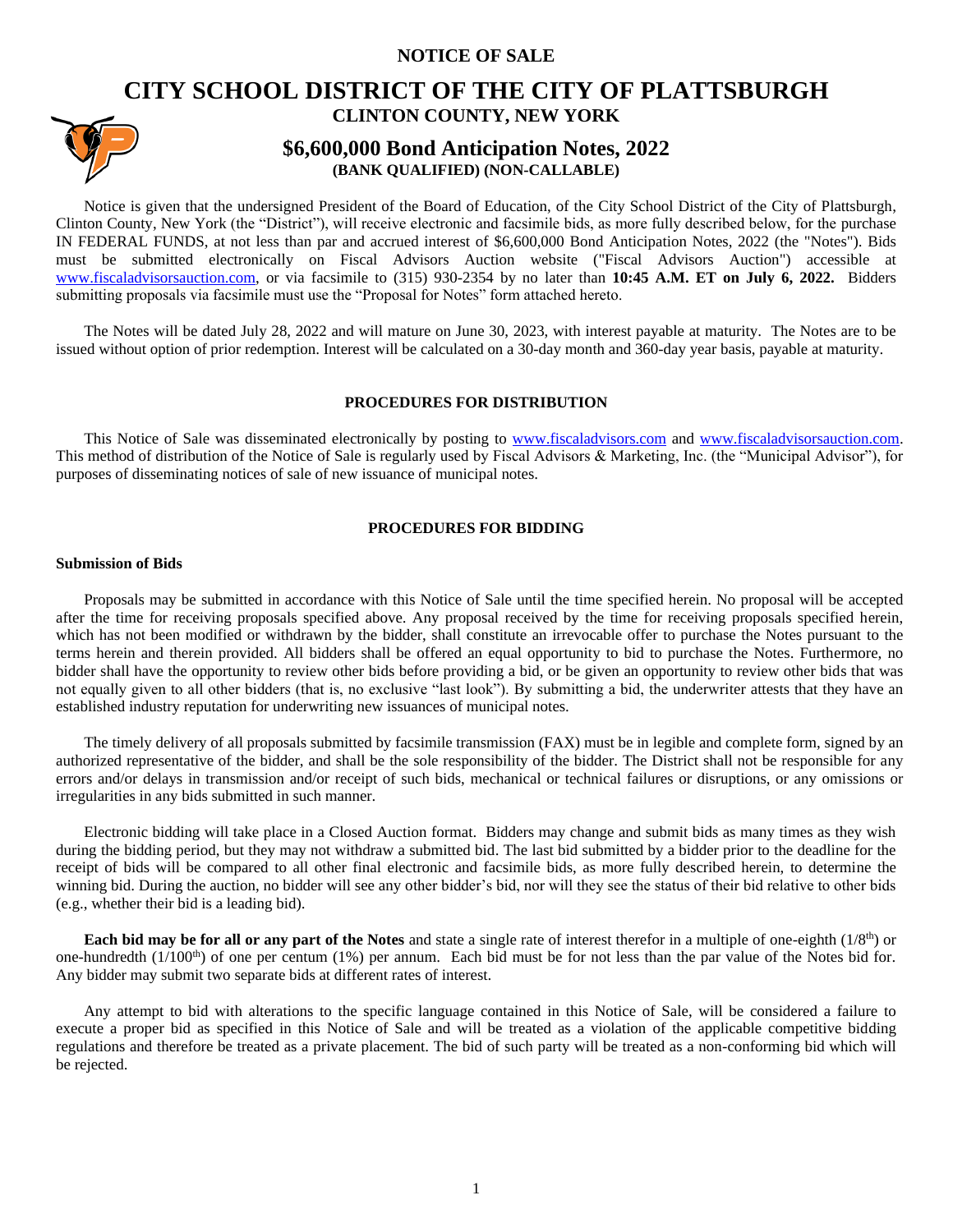## **Award of Notes**

The Notes will be awarded to the bidder or bidders offering the lowest net interest cost, that being the rate of interest which will produce the least interest cost over the life of the Notes, after accounting for the premium offered, if any. In the event bids offering the same lowest net interest cost are received, an award will be made to the bidder offering to purchase the greater principal amount of Notes. If two or more bids offering to purchase the same principal amount of Notes at the same lowest net interest rate are received, an award will be made by lot from among such lowest bids. The right is reserved by said District to award to any bidder all or any part of the Notes which such bidder offers to purchase and, in such event, the premium, if any, specified by such bidder will be prorated. In any event, the award of said Notes will be made on the basis of the bid or combination of bids offering to purchase the Notes on terms most favorable to said District.

The District reserves the right to reject any and all bids (regardless of the interest rate bid), to reject any bid not complying with this official Notice of Sale and, so far as permitted by law, to waive any irregularity or informality with respect to any bid or the bidding process. **Conditional bids will be rejected, including any bid subject to credit approval.**

#### **Registration to Bid**

To bid electronically using Fiscal Advisors Auction, bidders must first visit the website at [www.fiscaladvisorsauction.com](http://www.fiscaladvisorsauction.com/) where, if they have never registered with either Fiscal Advisors Auction or any municipal debt auction website powered by Grant Street Group, they can register and then request admission to the District's auction. Only FINRA registered broker dealers, dealer banks with DTC clearing arrangements and banks or trust companies located and authorized to do business in the State of New York will be eligible to bid. The District will determine whether any request for admission is granted. Bidders who have previously registered with Fiscal Advisors Auction may call auction support at (412) 391-5555 x1370 to confirm their ID or password. The use of Fiscal Advisors Auction shall be at the bidder's risk, and the District shall have no liability with respect thereto. Bidders shall not be required to register in order to submit a facsimile bid.

## **Rules of Fiscal Advisors Auction**

The "Rules of Fiscal Advisors Auction" can be viewed on the Fiscal Advisors Auction website and are incorporated by reference in this Notice of Sale. Bidders must comply with the Rules of Fiscal Advisors Auction in addition to the requirements of this Notice of Sale. In the event the Rules of Fiscal Advisors Auction conflict with this Notice of Sale, this Notice of Sale shall prevail.

## **Disclaimer**

Each prospective bidder who wishes to submit electronic bids shall be solely responsible to register to bid via Fiscal Advisors Auction. Each qualified prospective bidder shall be solely responsible to make necessary arrangements to access Fiscal Advisors Auction for purposes of submitting its bid in a timely manner and in compliance with the requirements of this Notice of Sale. Neither the District nor Fiscal Advisors Auction shall have any duty or obligation to undertake such registration to bid for any prospective bidder or to provide or assure such access to any qualified prospective bidder, and neither the District nor Fiscal Advisors Auction shall be responsible for a bidder's failure to register to bid or for proper operation of, or have any liability for any delays or interruptions of, or any damages caused by Fiscal Advisors Auction. The District is using Fiscal Advisors Auction as a communications mechanism, and not as the District's agent, to conduct the electronic bidding for the Notes. If a prospective bidder encounters any difficulty in registering to bid, or submitting or modifying a bid for the Notes, it should telephone Fiscal Advisors Auction and notify the District's Municipal Advisor at (315) 752-0051 (provided that the District shall have no obligation to take any action whatsoever upon receipt of such notice). After receipt of bids is closed, the District through Fiscal Advisors Auction or telephone will indicate the apparent successful bidder. Such message is a courtesy only for viewers, and does not constitute the award of the Notes. The Fiscal Advisors Auction bids will be compared with bids received outside of Fiscal Advisors Auction, if any, before the award is made. Each bid will remain subject to review by the District to determine its net interest cost and compliance with the terms of this Notice of Sale.

## **Issue Price**

By submitting a bid, each bidder is certifying that its bid is a firm offer to purchase the Notes, is a good faith offer which the bidder believes reflects current market conditions, and is not a "courtesy bid" being submitted for the purpose of assisting in meeting the competitive sale requirements relating to the establishment of the "issue price" of the Notes pursuant to Section 148 of the Internal Revenue Code of 1986, as amended (the "Code"), including the requirement that bids be received from at least three (3) underwriters of municipal bonds who have established industry reputations for underwriting new issuances of municipal bonds (the "Competitive Sale Requirements"). The Municipal Advisor will advise the winning bidder if the Competitive Sale Requirements were met at the same time it notifies the winning bidder of the award of the Notes. Bids will not be subject to cancellation in the event that the Competitive Sale Requirements are not satisfied.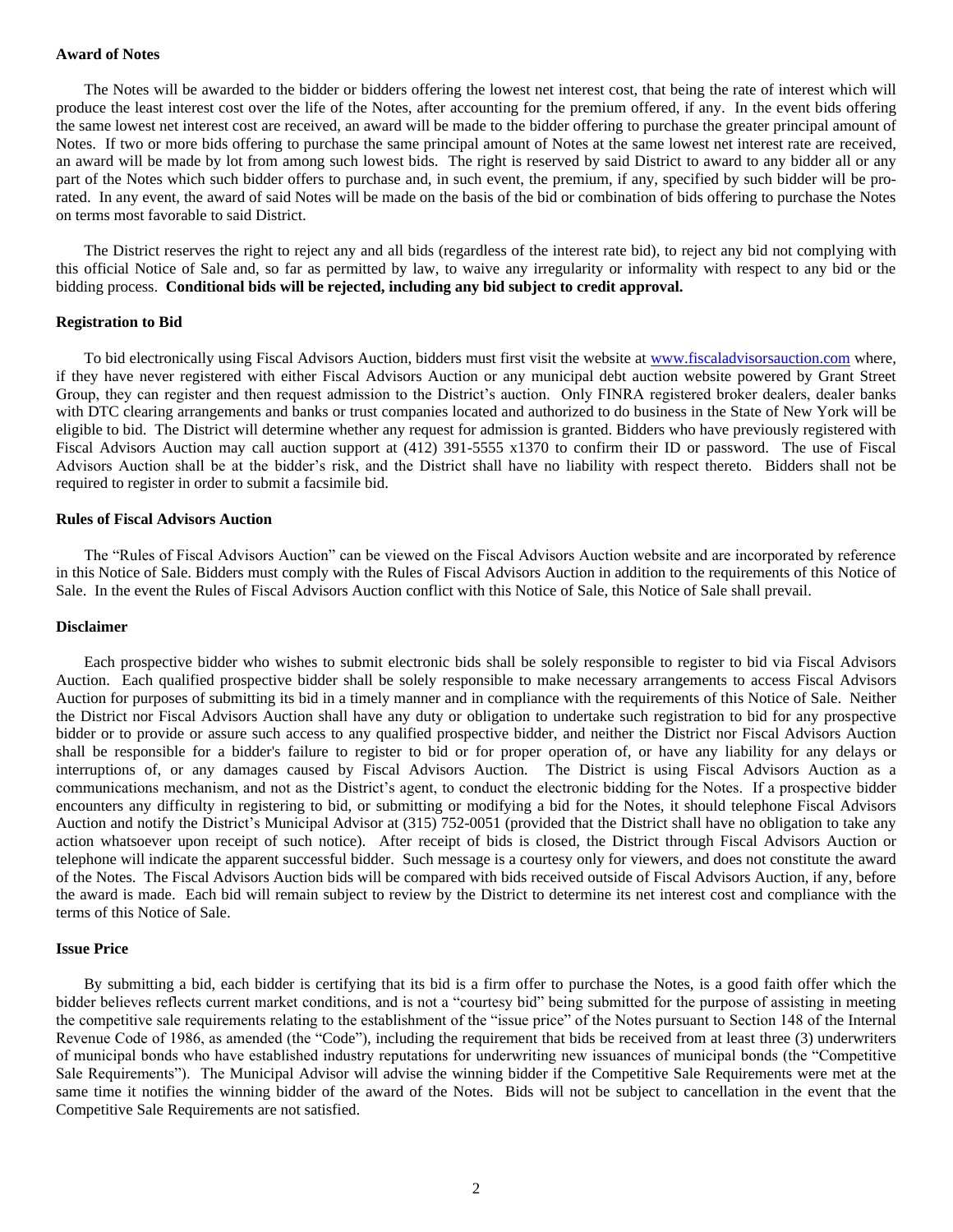The winning bidder(s) shall, within one (1) hour after being notified of the award of the Notes, advise the Municipal Advisor by electronic or facsimile transmission of the reasonably expected initial public offering price or yield of each maturity of the Notes (the "Initial Reoffering Prices") as of the date of the award.

By submitting a bid, the winning bidder(s) agrees (unless the winning bidder is purchasing the Notes for its own account and not with a view to distribution or resale to the public) that if the Competitive Sale Requirements are not met, it will elect and satisfy either option (1) or option (2) described below. Such election must be made on the bid form submitted by each bidder.

For purposes of the "hold the price" or "follow the price" requirement described below, a "maturity" refers to Notes that have the same interest rate, credit and payment terms.

(1) Hold the Price. The winning bidder:

(a) will make a bona fide offering to the public of all of the Notes at the Initial Reoffering Prices and provide Bond Counsel with reasonable supporting documentation, such as a copy of the pricing wire or equivalent communication, the form of which is acceptable to Bond Counsel,

(b) will neither offer nor sell to any person any Notes within a maturity at a price that is higher, or a yield that is lower, than the Initial Reoffering Price of such maturity until the earlier of (i) the date on which the winning bidder has sold to the public at least 10 percent of the Notes of such maturity at a price that is no higher, or a yield that is no lower, than the Initial Reoffering Price of such maturity or (ii) the close of business on the 5th business day after the date of the award of the Notes, and

(c) has or will include within any agreement among underwriters, any selling group agreement and each retail distribution agreement (to which the winning bidder is a party) relating to the initial sale of the Notes to the public, together with the related pricing wires, language obligating each underwriter to comply with the limitations on the sale of the Notes as set forth above.

(2) Follow the Price. The winning bidder:

(a) will make a bona fide offering to the public of all of the Notes at the Initial Reoffering Prices and provide the Issuer with reasonable supporting documentation, such as a copy of the pricing wire or equivalent communication, the form of which is acceptable to Bond Counsel,

(b) will report to the Issuer information regarding the actual prices at which at least 10 percent of the Notes within each maturity of the Notes have been sold to the public,

(c) will provide the Issuer with reasonable supporting documentation or certifications of such sale prices the form of which is acceptable to Bond Counsel. This reporting requirement, which may extend beyond the closing date of the Notes, will continue until such date that 10 percent of each maturity of the Notes has been sold to the public, and

(d) has or will include within any agreement among underwriters, any selling group agreement and each retail distribution agreement (to which the winning bidder is a party) relating to the initial sale of the Notes to the public, together with the related pricing wires, language obligating each underwriter to comply with the reporting requirement described above.

Regardless of whether or not the Competitive Sale Requirements were met, the winning bidder shall submit to the Issuer a certificate (the "Reoffering Price Certificate"), satisfactory to Bond Counsel, prior to the delivery of the Notes stating the applicable facts as described above. The form of Reoffering Price Certificate is available by contacting Bond Counsel or the Municipal Advisor.

If the winning bidder has purchased the Notes for its own account and not with a view to distribution or resale to the public, then, whether or not the Competitive Sale Requirements were met, the Reoffering Price Certificate will recite such facts and identify the price or prices at which the purchase of the Notes was made.

For purposes of this Notice of Sale, the "public" does not include the winning bidder(s) or any person that agrees pursuant to a written contract with the winning bidder to participate in the initial sale of the Notes to the public (such as a retail distribution agreement between a national lead underwriter and a regional firm under which the regional firm participates in the initial sale of the Notes to the public). In making the representations described above, the winning bidder(s) must reflect the effect on the offering prices of any "derivative products" (e.g., a tender option) used by the bidder in connection with the initial sale of the Notes.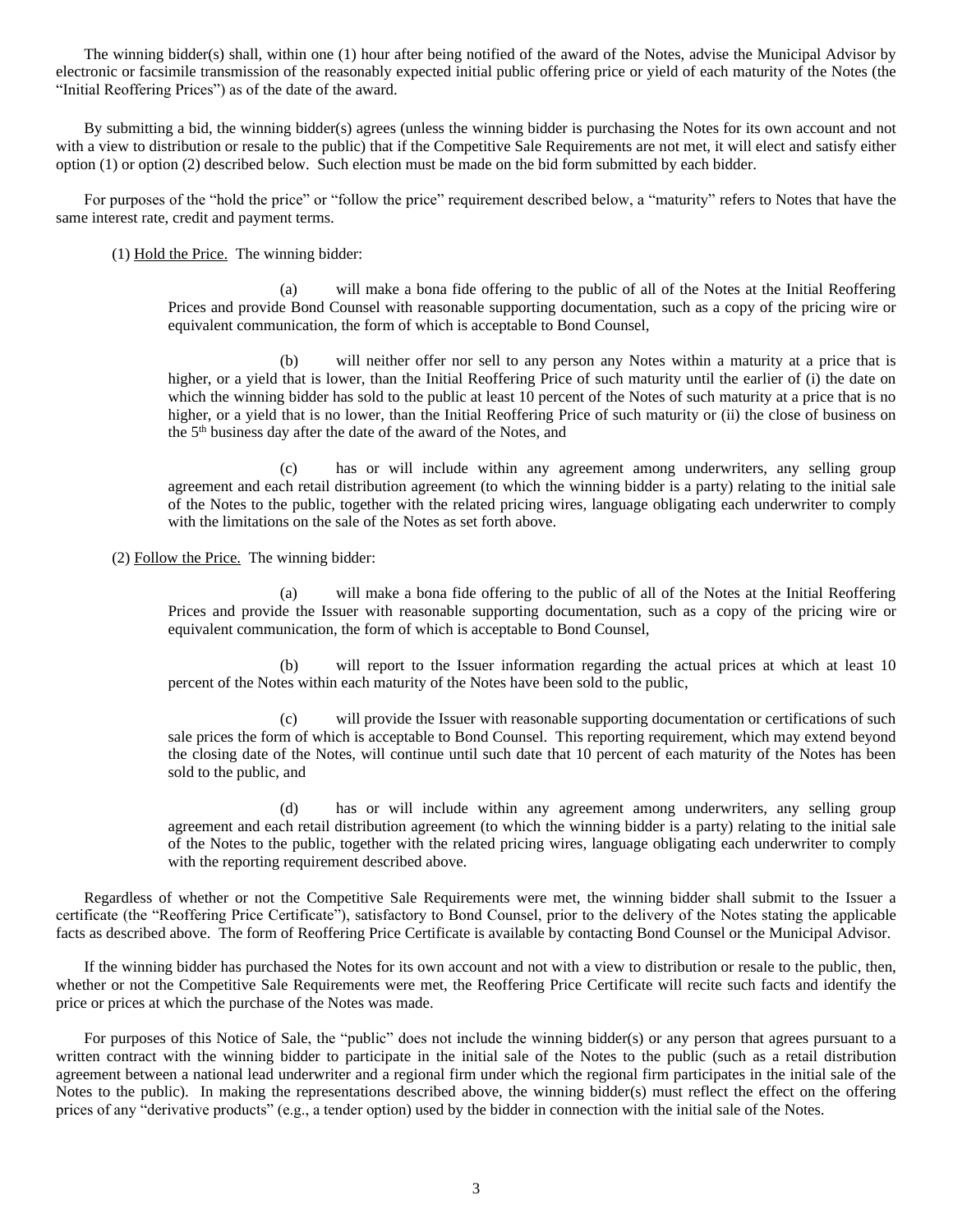#### **THE NOTES**

## **Security for the Notes**

The Notes will be valid and legally binding general obligations of the District, all the taxable real property within which will be subject to the levy of ad valorem taxes to pay the Notes and interest thereon, without limitation as to rate or amount. The District will pledge its faith and credit for the payment of the principal of the Notes and interest thereon. Principal and interest on the Notes are payable at maturity in lawful money of the United States of America (Federal Funds).

The purchaser(s) shall have the right to designate a bank or banks located and authorized to do business in the State of New York as the place or places for the payment of the principal and interest on the Notes. Paying agent fees, if any, are to be paid by the purchaser(s). The Notes will be issued in registered form in the denomination of \$5,000 each or multiples thereof, as may be designated by the purchaser(s).

## **Form of the Notes**

The purchaser(s) shall have the option of having the Notes issued in registered form (i) in the name of the purchaser(s) in denominations of \$5,000 or integral multiples thereof, or (ii) in the form of book-entry-only notes registered in the name of Cede & Co., as nominee for the DTC. If the Notes are issued in the name of the purchaser(s), principal of and interest on the Notes will be payable in Federal Funds at maturity at such bank(s) or trust company(ies) located and authorized to do business in the State of New York as may be selected by the successful bidder(s).

If the purchaser(s) desires registered book-entry notes, it must so notify Bond Counsel by 3:00 o'clock P.M., Prevailing Time, on the date of sale. In such case, the Notes will be (i) registered in the name of Cede & Co., as nominee of DTC, and (ii) deposited with DTC to be held in trust until maturity. DTC is an automated depository for securities and clearinghouse for securities transactions, and will be responsible for establishing and maintaining a book-entry system for recording the ownership interests of its participants, which include certain banks, trust companies and securities dealers, and the transfers of the interests among its participants. The DTC participants will be responsible for establishing and maintaining records with respect to the Notes. Individual purchases of beneficial ownership interests in the Notes may be made only through book entries made on the books and records of DTC (or a successor depository) and its participants, in denominations of \$5,000 or integral multiples thereof. Principal of and interest on the Notes will be payable by the District to DTC or its nominee as registered owner of the Notes. Transfer of principal and interest payments to participants of DTC will be the responsibility of DTC; transfer of principal and interest payments to beneficial owners by participants of DTC will be the responsibility of such participants and other nominees of beneficial owners. The District will not be responsible or liable for payments by DTC to its participants or by DTC participants to beneficial owners or for maintaining, supervising or reviewing the records maintained by DTC, its participants or persons acting through such participants.

## **CUSIP Identification Numbers**

The Municipal Advisor intends apply for CUSIP identification numbers as is discussed in the Preliminary Official Statement, in compliance with MSRB Rule G-34, (a)(i) (A)-(H). As is further discussed in Rule G-34 the purchaser, as the "dealer who acquires" the issue, is responsible for the registration fee to the CUSIP Bureau for this service. It is anticipated that CUSIP identification numbers will be printed on the Notes. All expenses in relation to the printing of CUSIP numbers on the Notes will be paid for by the District; provided, however, that the District assumes no responsibility for any CUSIP Service Bureau charge or other charges that may be imposed for the assignment of such numbers.

## **Ratings**

The Notes are not rated. Subject to the approval of the District, the purchaser(s) of the Notes may have a rating completed after the sale at the expense of the purchaser(s), including any fees to be incurred by the District, such as a rating action that may result in the filing of a material event notification to EMMA and/or the provision of a supplement to the final Official Statement.

## **Delivery Date and Place of Delivery**

The Notes will be delivered through the facilities of DTC located in Jersey City, New Jersey, or as may be agreed with the purchaser(s), on or about July 28, 2022. The purchase price of the Notes, in accordance with the purchaser's bid, shall be paid in Federal Funds or other funds available for immediate credit on the delivery date. The District's Municipal Advisor shall provide the successful bidder with wire instructions relative to the payment of the purchase price of the Notes and the successful bidder shall be entitled to rely on such instructions.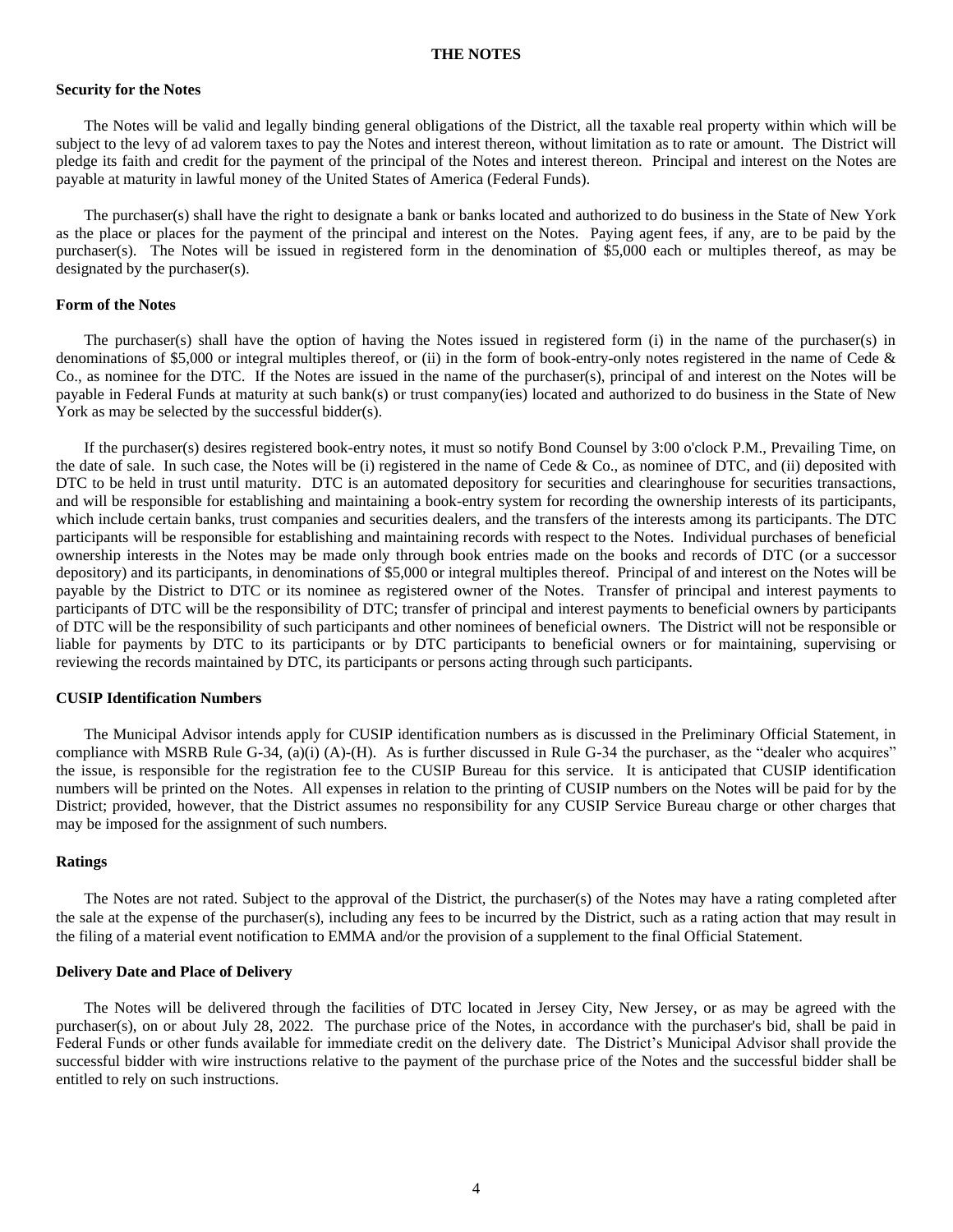## **Tax Exemption and Legal Opinion**

As a condition to each purchaser's obligation to accept delivery of and pay for the Notes, such purchaser will be furnished, without cost, the following, dated as of the date of the delivery of and payment for the Notes: (i) a certificate of the President of the Board of Education certifying that (a) as of the date of the Official Statement furnished by the District in relation to the Notes which Official Statement is deemed by the District to be final for purposes of Securities and Exchange Commission ("SEC") Rule 15c2-12 (the "Rule"), and except for the omission therefrom of those items allowable under the Rule, said Official Statement did not contain any untrue statements of material fact or omit to state a material fact necessary to make the statements therein, in the light of the circumstances under which they were made, not misleading, subject to the condition that while information in said Official Statement obtained from sources other than the District is not guaranteed as to accuracy, completeness or fairness, the President of the Board of Education has no reason to believe and does not believe that such information is materially inaccurate or misleading, and (b) to the President of the Board of Education's knowledge, since the date of said Official Statement, there have been no material transactions not in the ordinary course of affairs entered into by the District and no material adverse changes in the general affairs of the District or in its financial condition as shown in said Official Statement other than as disclosed in or contemplated by said Official Statement, (ii) a Closing Certificate, constituting a receipt for the Note proceeds and a signature certificate, which will include a statement that no litigation is pending, or to the knowledge of the signers, threatened affecting the Notes, (iii) an arbitrage certificate executed on behalf of the District which will include, among other things, covenants, relating to compliance with the Code, with the owners of the Notes that the District will, among other things, (A) take all actions on its part necessary to cause interest on the Notes not to be includable in the gross income of the owners thereof for Federal income tax purposes, including without limitation, restricting, to the extent necessary, the yield on investments made with the proceeds of the Notes and investment earnings thereon, making required payments to the Federal Government, if any, and maintaining books and records in a specified manner, where appropriate, and (B) refrain from taking any action which would cause interest on the Notes to be includable in the gross income of the owners thereof for Federal income tax purposes, including, without limitation, refraining from spending the proceeds of the Notes and investment earnings thereon on certain specified purposes; (iv) a Certificate of the District, executed by the President of the Board of Education, stating that the District has agreed, in accordance with the Rule, to provide, or cause to be provided, timely notice of the occurrence of certain enumerated events with respect to the Notes, and (v) the unqualified legal opinion as to the validity of the Notes of **Bond, Schoeneck & King, PLLC, Syracuse, New York, Bond Counsel.** Reference should be made to said Official Statement for a description of the scope of Bond Counsel's engagement in relation to the issuance of the Notes and matters covered by such legal opinion. Furthermore, reference should be made to the information under the headings "LEGAL MATTERS" and "TAX MATTERS" in the Official Statement.

Any party executing and delivering a bid for the Notes agrees, if its bid is accepted by the District, to provide to the District, in writing, within two business days after the date of such award, all information which said successful bidder(s) determines is necessary for it to comply with the Rule, including all necessary pricing and sale information, information with respect to the purchase of municipal bond insurance, if any, and underwriter identification. Within five business days following receipt by the District thereof, the District will furnish to the successful bidder(s), in reasonable quantities as requested by the successful bidder, copies of said Official Statement, updated as necessary, and supplemented to include said information. Failure by the successful bidder to provide such information will prevent the District from furnishing such Official Statement as described above. The District shall not be responsible or liable in any manner for the successful bidder's determination of information necessary to comply with the Rule or the accuracy of any such information provided by the successful bidder(s) or for failure to furnish such Official Statements as described above which results from a failure by the successful bidder(s) to provide the aforementioned information within the time specified. Acceptance by the successful bidder(s) of such final Official Statements shall be conclusive evidence of the satisfactory completion of the obligations of the District with respect to the preparation and delivery thereof.

## THE NOTES WILL BE DESIGNATED "QUALIFIED TAX-EXEMPT OBLIGATIONS" PURSUANT TO SECTION 265(b)(3) OF THE CODE.

## **Contact Information**

Additional copies of the Notice of Sale and the Official Statement may be obtained upon request from the offices of Fiscal Advisors & Marketing, Inc., Phone: (315) 752-0051, or at [www.fiscaladvisors.com.](http://www.fiscaladvisors.com/)

The District's Bond Counsel contact information is as follows: Paul W. Reichel, Esq., Bond, Schoeneck & King, PLLC, One Lincoln Center, Syracuse, New York 13202, Phone: (315) 218-8135, Fax: (315) 218-8100, Email[: preichel@bsk.com.](mailto:preichel@bsk.com)

The District contact information is as follows: Kristina LaDuke, District Treasurer, 49 Broad Street, Plattsburgh, New York 12901-3396, Phone: (518) 957-6002, Fax: (518) 561-6605, Email: [kladuke@plattscsd.org.](mailto:kladuke@plattscsd.org)

## **CITY SCHOOL DISTRICT OF THE CITY OF PLATTSBURGH**

 $Data: June 23, 2022$ 

# **PRESIDENT OF THE BOARD OF EDUCATION AND CHIEF FISCAL OFFICER**